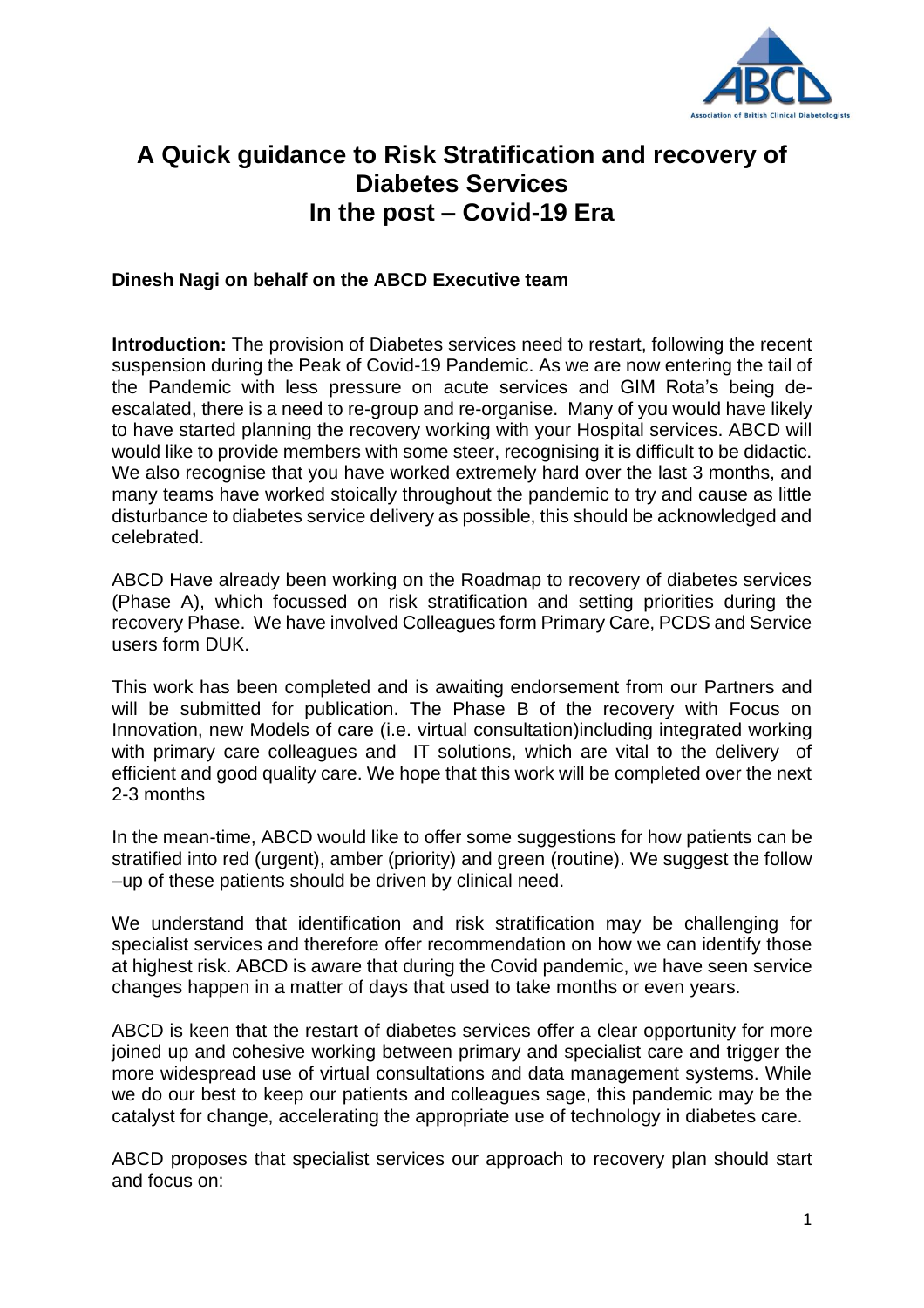- 1. Risk stratification and triage
- 2. Appropriate Resource allocation
- 3. Communication Prioritisation of those most in need of clinical support
- 4. Following guidance on maintaining social distancing
- 5. Ensuring seamless communication and collaboration between primary and secondary care services

We suggest that this is a golden opportunity to learn from the crisis and have highlighted some of the benefits of the new ways of working, recognising that triage will be an additional activity for the team and this will need investment, whether it be additional staff, additional time of current staff IT support systems.

# **ABCD recommendations for triage of patients during Covid Recovery**

|                                   | <b>RED</b>                                                                                                                                     | <b>AMBER</b>                                                                                                                                                                       | <b>GREEN</b>                                                                                                 |
|-----------------------------------|------------------------------------------------------------------------------------------------------------------------------------------------|------------------------------------------------------------------------------------------------------------------------------------------------------------------------------------|--------------------------------------------------------------------------------------------------------------|
| <b>Recommended</b><br>review date | "RED"<br><b>Review</b><br>all<br>within<br><b>patients</b><br>3<br>months                                                                      | <b>Review</b><br>all<br>"AMBER" patients<br>before 31.12.2020                                                                                                                      | Inform<br>patients in<br>this<br>category that<br>they are unlikely to<br>before<br>be<br>seen<br>December.  |
|                                   |                                                                                                                                                |                                                                                                                                                                                    | Provide clear advice<br>on where and how to<br>contact the team for<br>emergency support<br>if things change |
| <b>Metabolic control</b>          | HbA1c 86 mmol/mol                                                                                                                              | mmol/mol<br>69-86                                                                                                                                                                  | <64 mmol/mol (8.0%)                                                                                          |
| <b>Alternative</b><br>measures    | 10%<br>< 30% time in range                                                                                                                     | $(8.5 - 10\%)$<br>30-50%<br>in<br>time<br>range                                                                                                                                    | >50% time in range<br>BP < 140/80                                                                            |
| BP (mm of Hg)                     | BP > 160/100                                                                                                                                   | BP 140-160/100 on<br>suboptimal<br>medication                                                                                                                                      |                                                                                                              |
| Hypoglycaemia<br>risk             | <b>Complete</b><br><b>loss</b><br><b>of</b><br>awareness (e.g. Gold<br>score 6 -7 )<br>SH needing 3rd party<br>assistance in last 12<br>months | <b>Impaired</b><br>awareness<br><b>of</b><br>hypoglycaemia<br>e.g. Gold score $4 -$<br>5)<br>$HbA1c < 48$ mmol/l<br>(6.5%) on insulin or<br>sulphonylureas.<br>with known frailty, | <b>Normal</b><br>awareness<br>of hypoglycaemia                                                               |

Table 1: A suggested model for prioritisation of individual with Diabetes.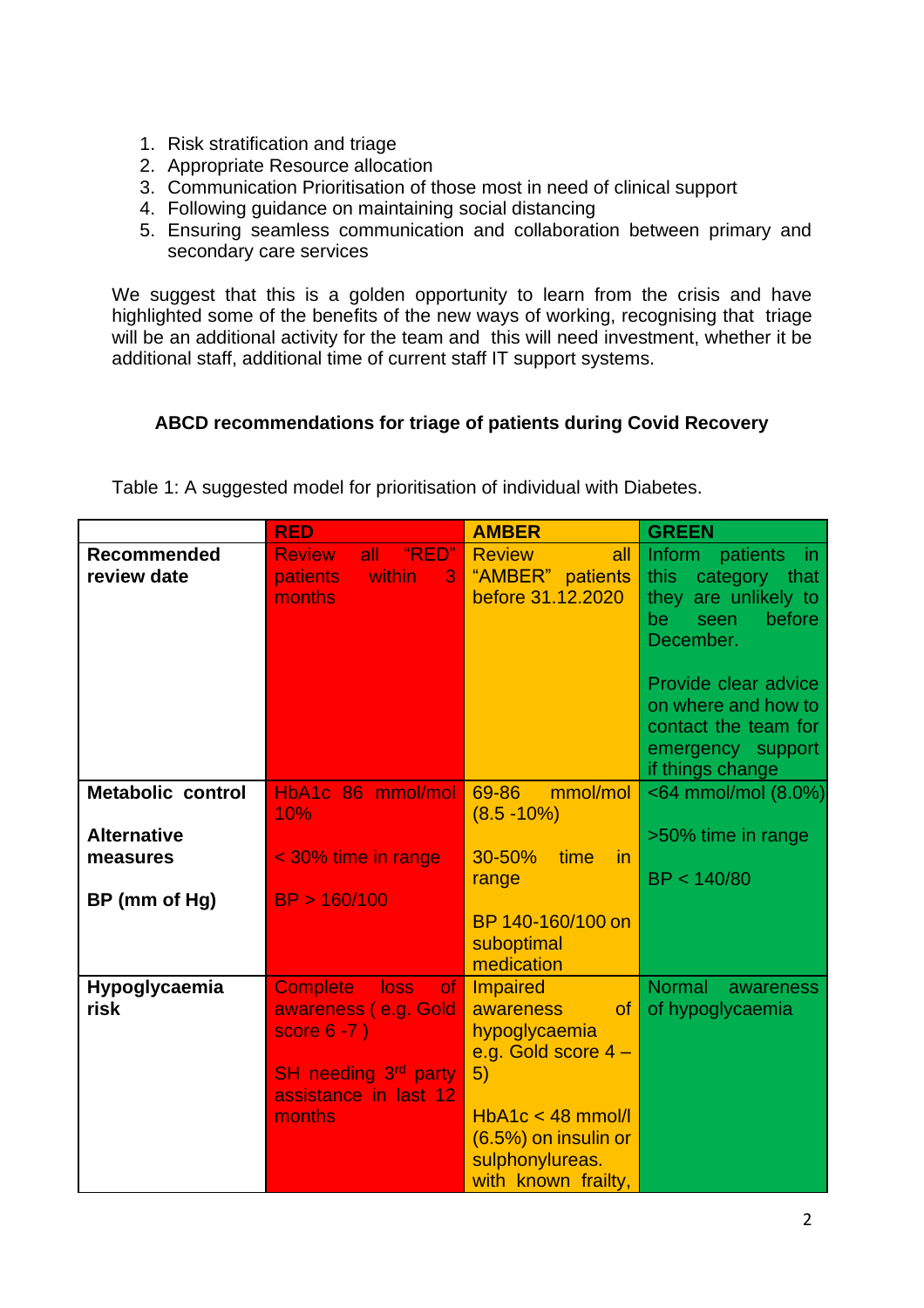| <b>Alternative</b><br>measures    |                                                                                                                                                                                                                                                         | cognitive<br>impairment<br><b>or</b><br>eGFR< 30ml/min.<br>>20% time below 4<br>mmol/l                                                                          |                                          |
|-----------------------------------|---------------------------------------------------------------------------------------------------------------------------------------------------------------------------------------------------------------------------------------------------------|-----------------------------------------------------------------------------------------------------------------------------------------------------------------|------------------------------------------|
| <b>Renal Function</b>             | Known CKD level 4 or<br>more (eGFR < 30<br>ml/min)<br>Known to<br>diabetes<br>renal<br>service<br>(optimise care<br>and<br>avoid duplication<br>declining<br><b>Rapidly</b><br>renal function (eGFR<br><b>reduction</b><br>15<br>$\geq$<br>ml/min/year) | <b>CKD</b><br><b>Known</b><br>3 <sub>b</sub><br>(eGFR<br>45<br>$\prec$<br>ml/min)<br>Or<br>progressive<br>albuminuria<br><b>ACR</b><br>$>30$                    |                                          |
| <b>Risk of admission</b>          | <b>Admission in the last</b><br>12 months with<br>Unstable glucose<br>۰<br>(DKA, HHS<br>$-$ or $-$<br>hypoglycaemia)<br><b>Cardiovascular ds</b><br>Cerebrovascular<br>ds                                                                               | Those with frailty /<br>cognitive<br>impairment<br>needing additional<br>support from their<br>diabetes teams.                                                  |                                          |
| <b>Diabetes</b><br>Foot<br>status | Known<br>active<br>diabetes foot disease                                                                                                                                                                                                                | <b>Known</b><br>high<br>foot disease not<br>known to podiatry<br>services                                                                                       | risk   No known diabetes<br>foot disease |
| <b>Other factors</b>              | <b>Planning</b><br>pregnancy<br>in the next 6 months                                                                                                                                                                                                    | <b>Young patient (age)</b><br>< 40 yrs) with T1D<br>or T2D with known<br>early complications<br>Patients with<br>no<br>diabetes review in<br>the last 18 months |                                          |

**Special considerations:** ABCD would like you to be aware that **t**here will be a subgroup of individuals with diabetes who will fall outside these recommendations and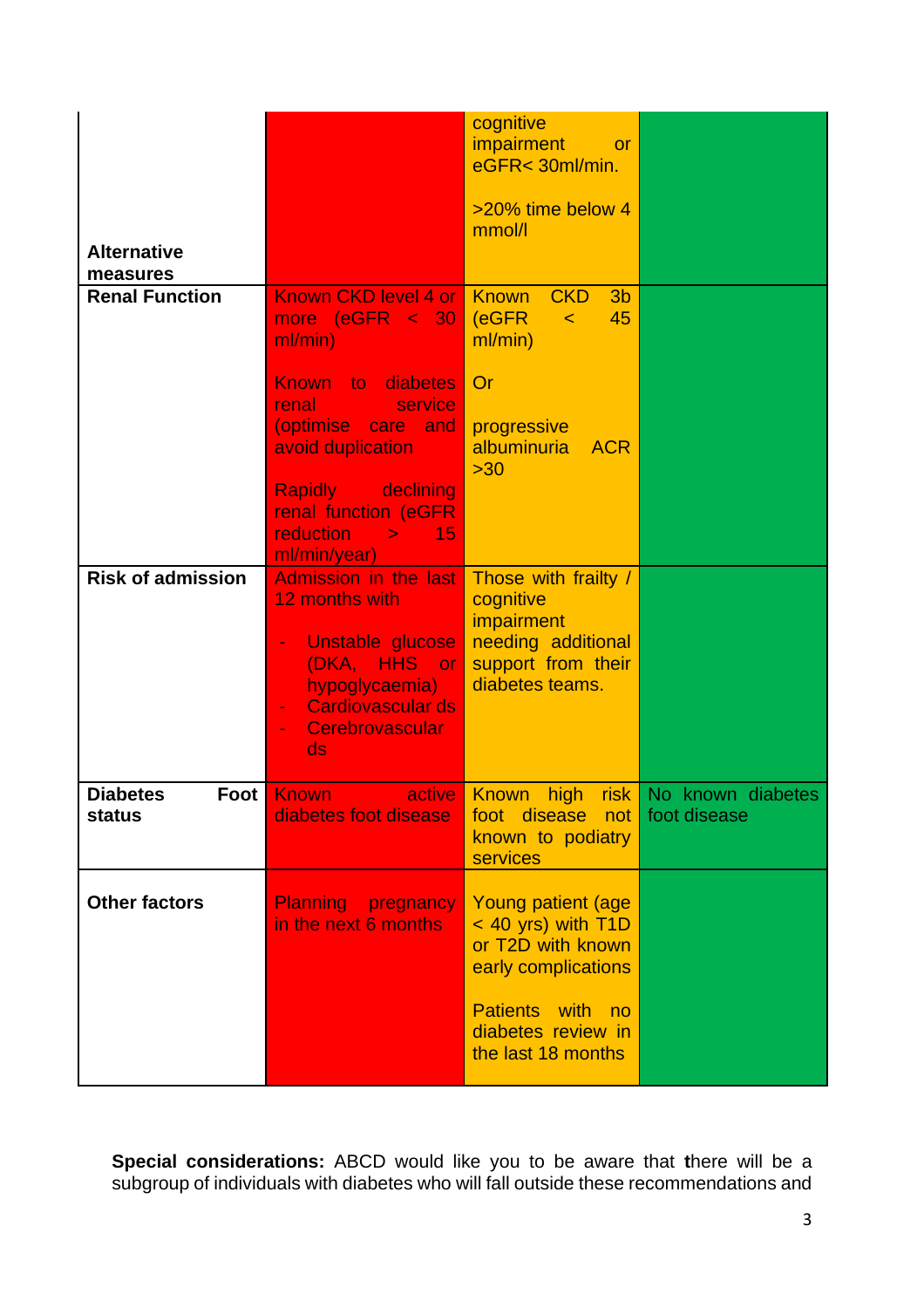who may be considered high risk (people with learning difficulties, social difficulties, mental health issues, frailty, autonomic neuropathy), or those with cystic fibrosis related diabetes, post – transplant diabetes or who have other co-morbidities that put them at high risk. It is important to recognise that often those in the high-risk group may be the least likely to engage with services. On the other hand, there may be some patients in the high-risk group whom the team know well and who are "stable" in the high-risk group and where previous attempts to engage and support have been unsuccessful. Teams will need to make individual case-based decisions on where to prioritise their own resources in these circumstances.

Other special need groups are individuals who have been discharged from hospital after a Covid or non-Covid related admission who may require monitoring and support due to unstable glucose levels or because they have been started on insulin, and those who need assessment and optimisation of their diabetes prior to elective surgery.

**Optimising virtual consultations:** There is invariably a lead-in phase as we all learn to use virtual technologies. Virtual consultations will not cover every possible scenario in clinical practice, and it is not for everyone, but when it works it can replicate the physical consultation processes in the virtual space. However, we need to be aware that some in the most high-risk groups are individuals who may be most likely to have a very limited or no access to online technology or possibly even a safe environment to conduct a remote clinical interaction. Some key principles for video consultations are available in some excellent guidance from primary care diabetes society is also available (1-3). Prior to virtual clinics, having appropriate access to data is key and the following tips may be valuable

**Access to glucose data:** Data management platforms that collect glucose and insulin data such as Diasend, Carelink, Libreview and Clarity are key for virtual consultations. Ensuring people are connected and have access to information to allow them to upload data becomes key. In the absence of this, we can still rely on skills we use in our face to face appointments, such as asking the patient to read through their meter as we jot down the results to try and see patterns in the data, or e-mail the results to HCPs.

#### **Key Interim recommendations from ABCD**

- Planning the recovery of lost diabetes activity should be an urgent priority for the Diabetes team working in hospital or in Primary Care.
- Risk stratification requires availability of data sets which is not universal and in these circumstances Diabetes teams will be further challenged.
- We will encourage that we work across the traditional boundaries to support each other will be key to ensure a joined up approach.
- maximise available all opportunities to ensure an "every contact counts" ethos, avoiding repeated appointments to ensure the basics of diabetes care are delivered